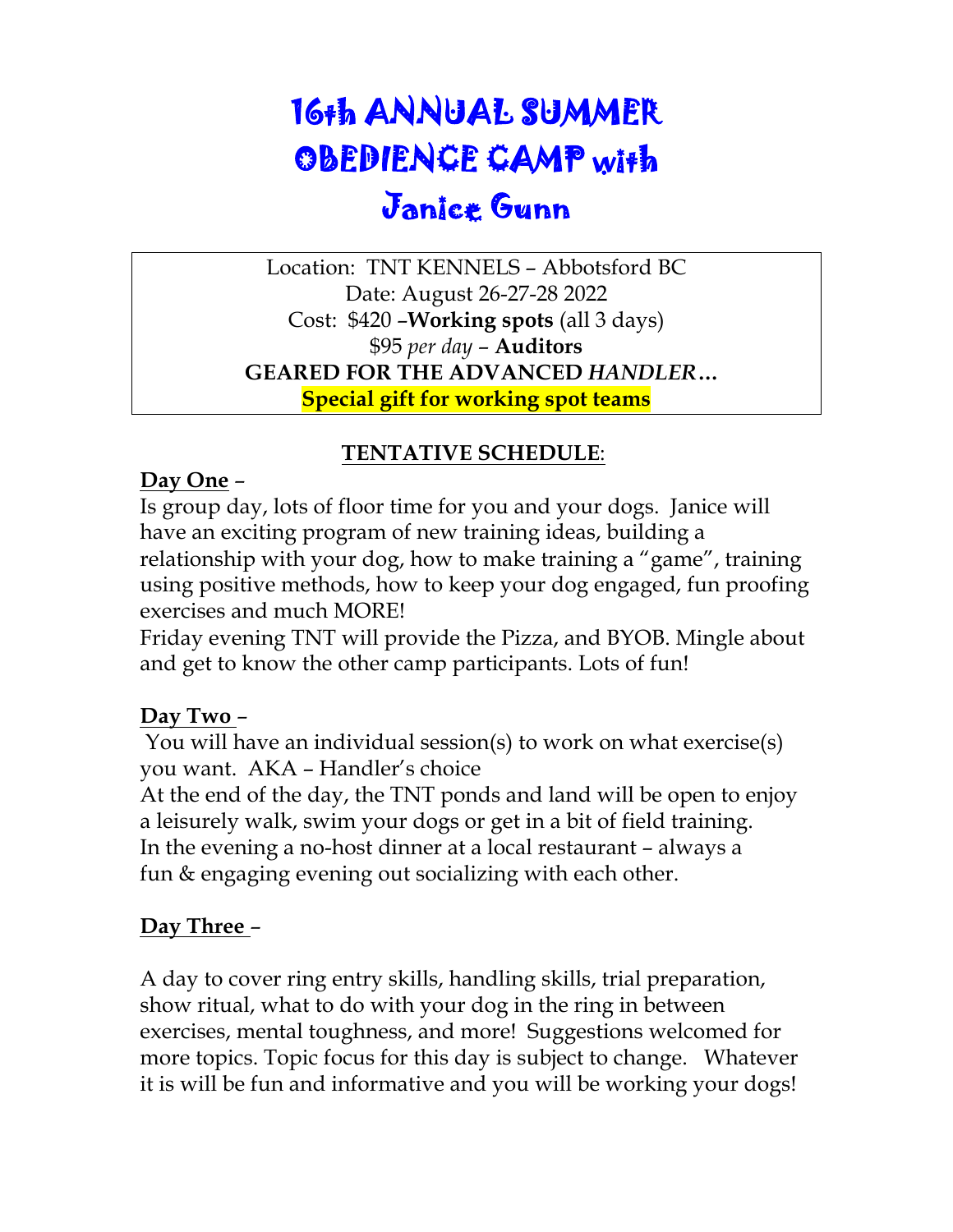Dogs *cannot be aggressive/ reactive. They should have good off lead control. You can bring 2 dogs but must choose which dog you will work during your allocated time.*

### *REGISTRATION*

Camp is limited to 20 working spots only and will fill fast. You will be notified if you get a spot or assigned to the waiting list. To hold a spot a completed registration form along with payment in full is required (no post dated cheques). Cost is \$420 **Cdn or US –** Canadian Handlers add GST Cost for auditing is \$95 per day – Cdn + GST or US \$ **NOTE: Canadian cheques are payable to TNT Kennels and US cheques are made payable to Janice Gunn \$25 cancellation fee** anytime prior to May 15th **\$50 cancellation fee** May 16 to June 30 **no refunds after July 15** Be aware that you **WILL** be charged the cancellation fees and NO refunds are given, but you can find someone to take your spot with my approval.

Driving directions may be found at www.tntkennels.com Or use www.mapquest.com

Book your motel EARLY – summer is busy with sporting events. *Motels in the Area*

Best Western, Aldergrove – 604-856-9880 (7 mins to TNT) **1 dog max** Comfort Inn Gloucester Way – Langley (7 mins to TNT) 604-856-8288 – ask for TNT Dog rate at the Comfort Inn Travelodge, Langley 604-533-4441 (20 min to TNT) **Camping**: Eagle Wind RV - 604-856-6674 ( 3 mins to TNT) Ft Langley Campground & RV Park 604-888-3678 (20 min to TNT) **Many Airbnb and VROB in the area, check them out!** 

DRY camping for self-contained units at TNT upon request – please do not leave your garbage with us when you go home we have a very strict limit that the city will allow us, we cannot handle any more.